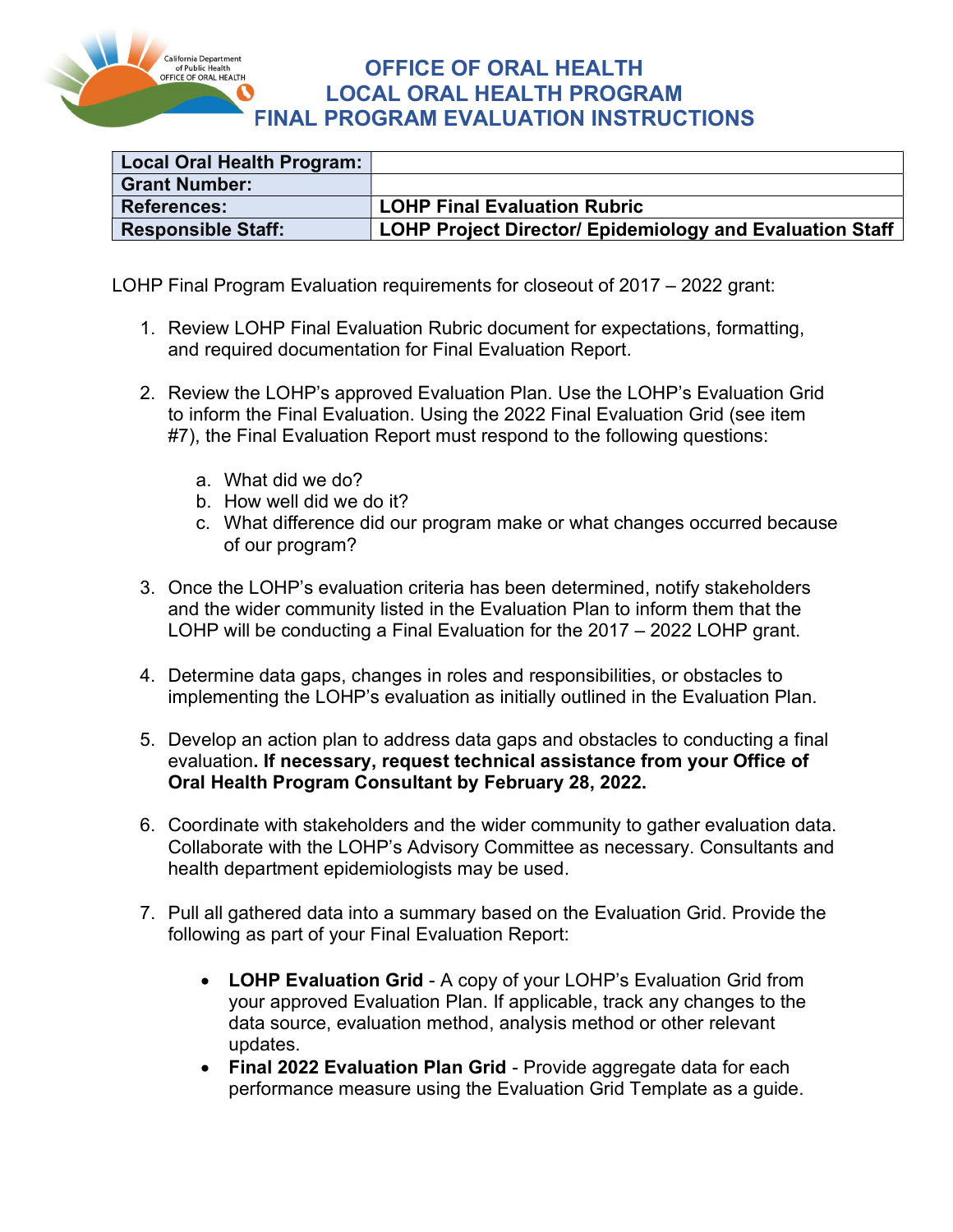

# OFFICE OF ORAL HEALTH LOCAL ORAL HEALTH PROGRAM FINAL PROGRAM EVALUATION INSTRUCTIONS

- 8. Develop your Final Evaluation Report based on data gathered. Include all components listed in the LOHP Final Evaluation Rubric.
- 9. Submit all Final Evaluation Reports no later than July 31, 2022, to DentalDirector@cdph.ca.gov and copy your program consultant.